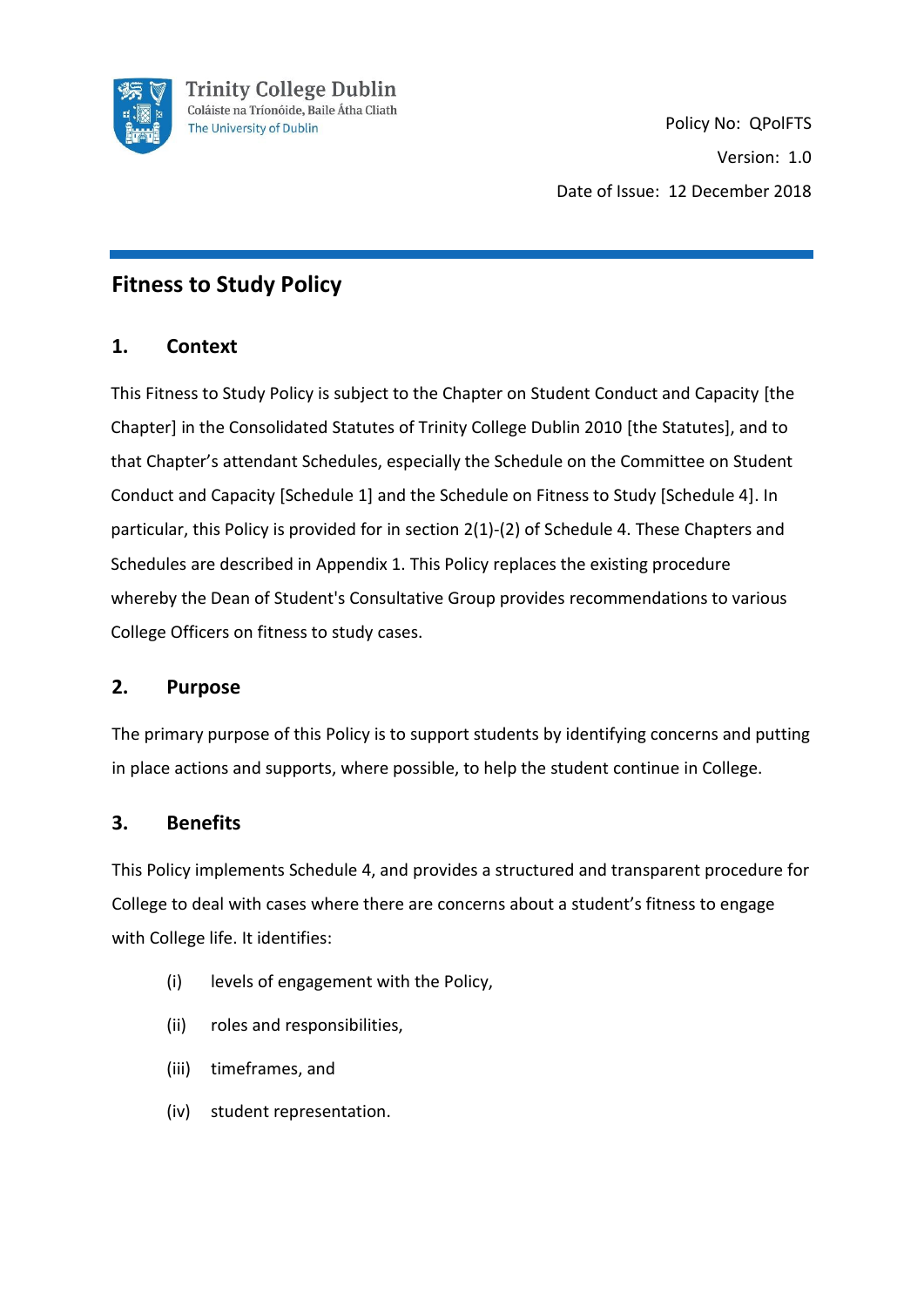

### **4. Scope**

- 4.1. This Fitness to Study Policy provides a framework for responding to and managing concerns that may arise about a student's fitness to attend College and participate in activities associated with attending. It defines the levels, roles, responsibilities, procedures and timeframes associated with its operation.
- 4.2. The term "Fitness to Study" includes but is not restricted to students' academic activity; rather it applies to students' fitness to perform activities associated with attending and participating in College. The full definition is set out in section 6.1 of this Policy.
- 4.3. This Policy does not replace or negate the requirements of some courses to also have a Fitness to Practice Policy pursuant to Schedule 5 to the Chapter. In those courses, both policies will apply, and section 7(1) of the Chapter, section 2 of Schedule 1, section 2(4)(d) of Schedule 2, and sections 7.10, 7.11 and 8.1.3 of this Policy, provide guidance on how concerns relating both to fitness to study and fitness to practice, may be dealt with.

## **5. Principles**

5.1 College is committed to supporting and responding to student needs, seeking to ensure a positive student experience, and promoting opportunities for students to develop to their full potential. This Fitness to Study Policy is to be used to respond to and manage concerns falling within section 4.2 of this Policy. Hence, where concerns relating to a student's discipline, health, mental health, and/or fitness to practice also raise concerns relating to fitness to study as it is defined in this Policy, or *vice versa*, then, in so far it is possible to do so, this Policy should be used to respond to and manage the concerns relating to the student's fitness to study. Section 7(1) of the Chapter, section 2 of Schedule 1, section 2(4)(d) of Schedule 4, and sections 7.10, 7.11 and 8.1.3 of this Policy, provide guidance on how concerns relating to more than one of a student's discipline, health, mental health, fitness to study and/or fitness to practice, may be dealt with.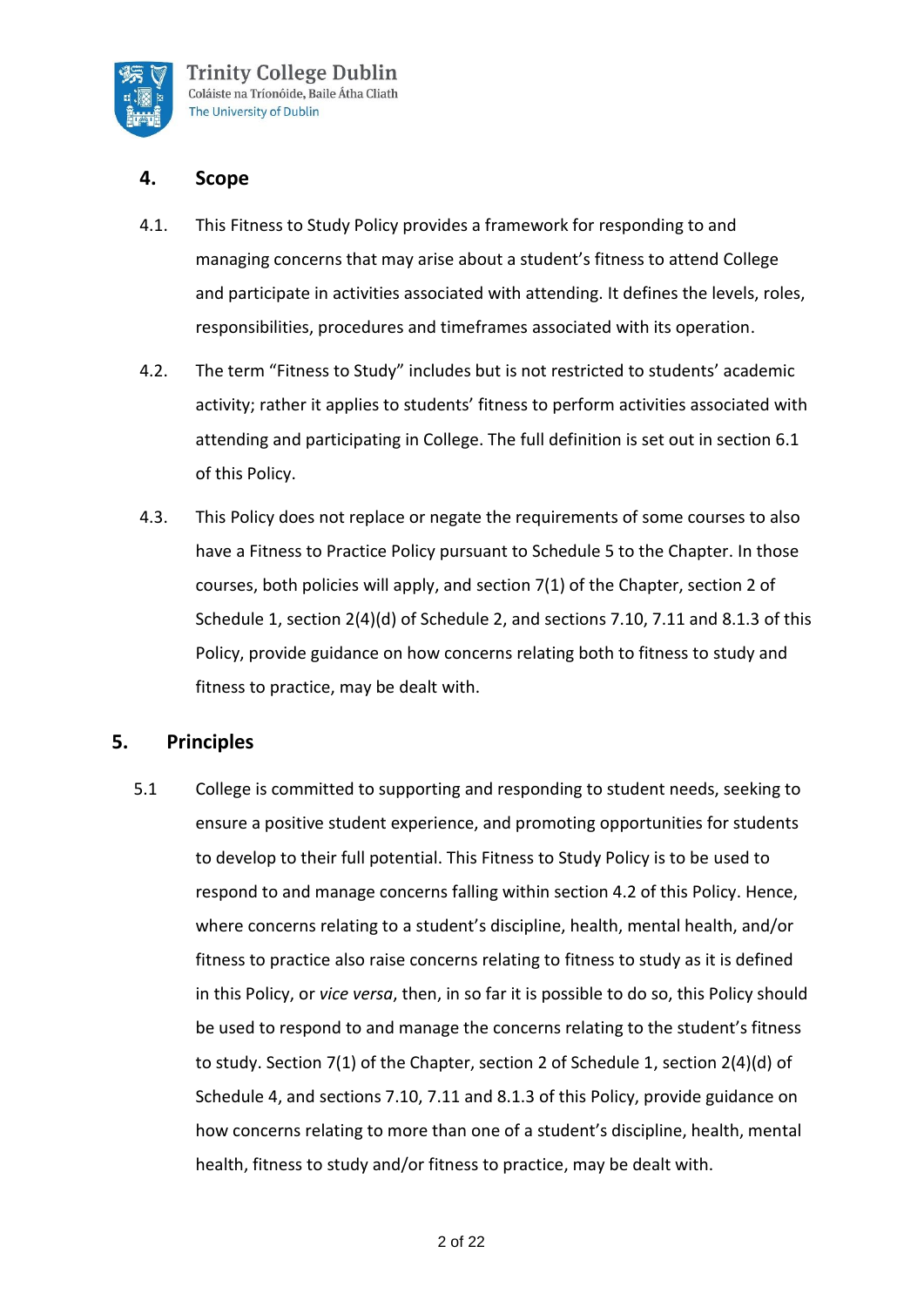

### 5.2 Section 8 of the Chapter states

- (1) *"Any person or body taking decisions pursuant to this Chapter and attendant Schedules<sup>1</sup> shall seek to act in the best interests both of any and every student concerned and of every other member of the College Community.*
- (2) *In particular, such a decision-maker should* 
	- *(b) consider first whether concern and support are more in the best interests of a student concerned than proceeding pursuant to one of the Schedules,*
	- *(c) act with sensitivity and understanding in cases of student mental ill-health, and*
	- *(d) take into account the level and types of support already in place, if any, in cases relating to students with disabilities".*
- 5.3 That section is given further effect by sections 3 and 4 of Schedule 1.
- 5.4 This document should be read in conjunction with the Guidelines for the Fitness to Study Policy set out in Appendix 3.

### **6. Definitions**

6.1. The following terms are used in this policy:

Fitness to Study: pursuant to section 1(b) of Schedule 4, the concept of students' fitness to study includes but is not restricted to students' academic activity; rather this Policy applies to students' fitness to perform activities associated with attending and participating in College; this includes students' ability to function in College, to perform activities associated with attending College, to proceed with their courses of study (including placements), and to participate in their courses (including placements) to the standards required by the College.

 $1$  Schedules 1-5 of the Chapter on Student Conduct and Capacity cover the Committee on Student Conduct and Capacity, Discipline, Mental Health, Fitness to Study, and Fitness to Practice.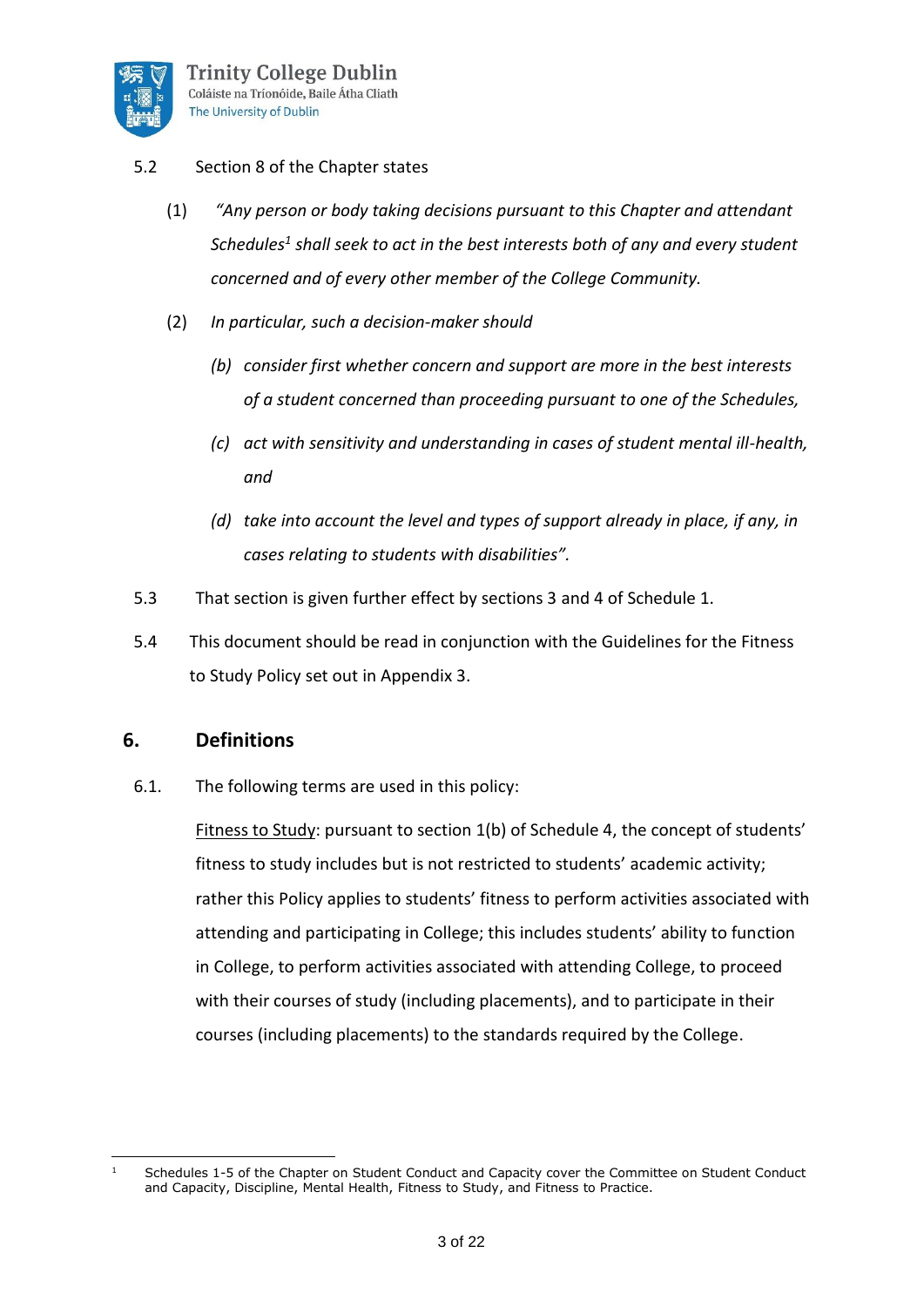

**Trinity College Dublin** Coláiste na Tríonóide, Baile Átha Cliath The University of Dublin

Relevant Person: The Relevant Person is the person who first receives a Notice of Concern relating to a student. The Relevant Person will be one of the following, as appropriate: the Course Director, the Head of School, the Director of Undergraduate Teaching & Learning, Director of Post Graduate Teaching & Learning, the persons mentioned in section 3 to Schedule 2 to the Chapter, $2$  or other College Officers where appropriate. The Relevant Person will not be the Dean of Students, the Senior Lecturer/Dean of Undergraduate Studies, or the Dean of Graduate Studies. The Relevant Person resolves matters at Level 1 and can refer cases to Level 2.

Decision Maker: The Decision Makers defined in section 1(2) of Schedule 4 are the Decision Makers for the purposes of this Policy.<sup>3</sup> A Decision Maker resolves matters at Level 2 and can refer cases to Level 3. A student may appeal a decision of a Decision Maker to Level 3 pursuant to section 7(2)(a) of Schedule 1.

Fitness to Study Panel: The Committee on Student Conduct and Capacity, established in section 1(2) of the Chapter and given further effect by Schedule 1, shall be described as the Fitness to Study Panel (or the FTS Panel) for the purposes this Policy.<sup>4</sup>

Fitness to Study Advisory Group: The Advisory Group to the Dean of Students, established in section 2(8) of Schedule 1, shall be described as the Fitness to Study Advisory Group (or the FTS Advisory Group) for the purposes of this Policy; it will provide professional advice to the Relevant Person, Decision Maker and Fitness to Study Panel; its Terms of Reference are set out in Appendix 2.

<sup>2</sup> Schedule 1 to the Chapter relates to Student Discipline; section 3 of that Schedule refers to the Junior Dean, the Warden of Trinity Hall, the Librarian and College Archivist, and the Director of IT Services.

<sup>&</sup>lt;sup>3</sup> Schedule 4 relates to Fitness to Study; section 1(2) of that Schedule provides that "... the 'Decision Makers' shall be

<sup>(</sup>a) in relation to undergraduate students, the Senior Lecturer, and

<sup>(</sup>b) in relation to postgraduate students, the Dean of Graduate Studies."

<sup>4</sup> For the avoidance of doubt, note that the Fitness to Study Panel is not a Panel of Enquiry established pursuant to Schedule 2 to the Chapter.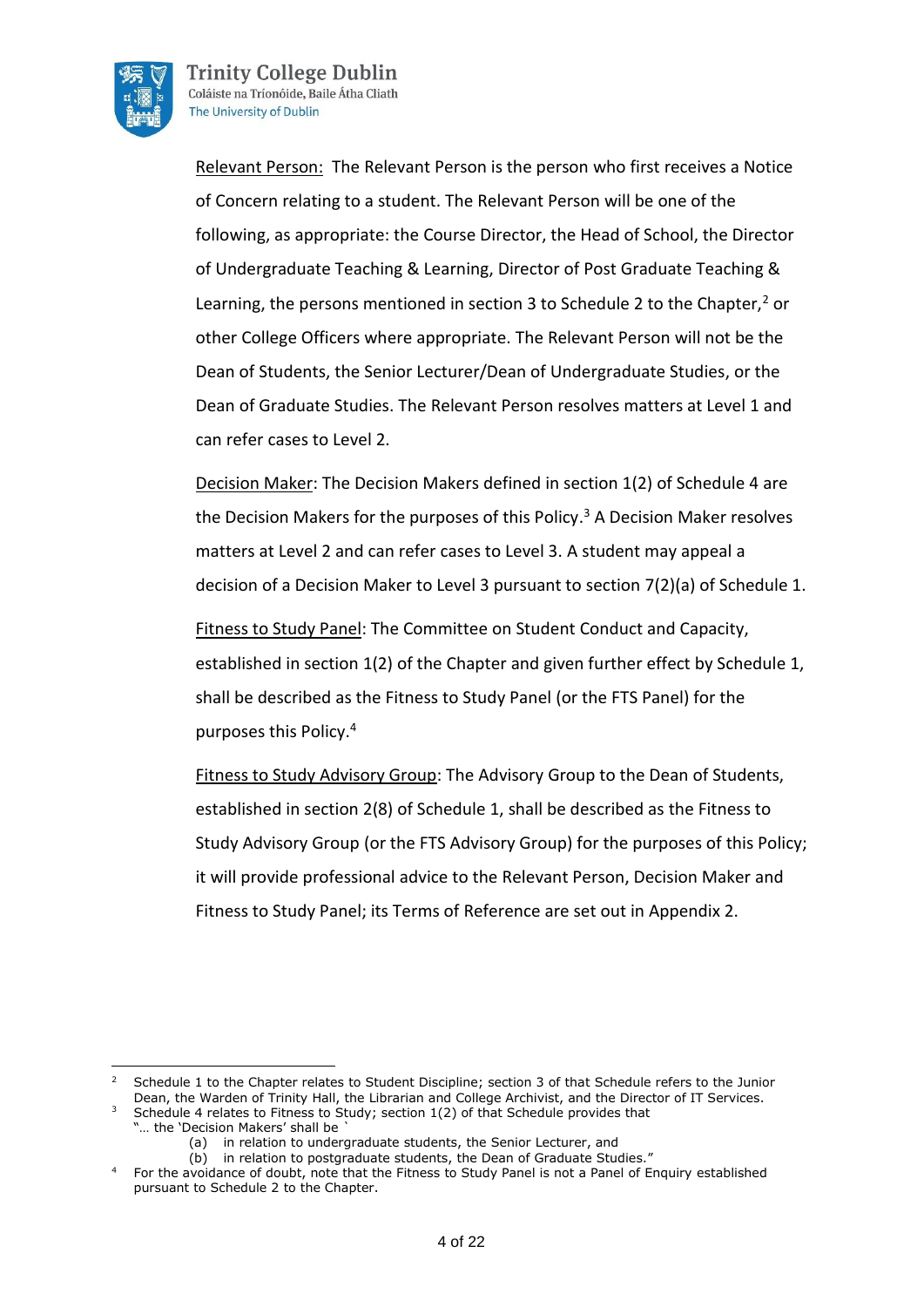

Letter of Certification: This is a letter from an external independent medical practitioner addressing a student's fitness to study as defined in this section. It addresses any specific competencies required by the student's course of study and/or other activities. A template for this letter is provided by College.

## **7. Policy**

- 7.1. This Policy sets out (i) how College may respond to instances where a concern is raised regarding a student's fitness to study, including potential fitness to study, and (ii) the type of action that may be taken to manage the matter and support the student, including students on placement etc.
- 7.2. While College endeavours to treat concerns regarding a student's fitness to study with sensitivity and understanding, in exceptional cases a student (i) may be suspended pursuant to section 9 of Schedule 1, and (ii) pursuant to section 2(4)(b) may be expelled from the University and College.
- 7.3. Where a student withdraws temporarily from a course of study and/or goes offbooks and/or is suspended, College may, as appropriate endeavour to assist the student in a return to study subject to any certification requirements and the Certification Section shall apply.
- 7.4. Where a student has a disability, the provisions of section 4 of Schedule 1 shall apply.
- 7.5. This policy has three levels of action:

Level 1, where decisions are made by a Relevant Person pursuant to section 8.2 of this Policy;

Level 2, where decisions are made by a Decision Maker pursuant to section 8.3 of this Policy; and

Level 3, where decisions are made by the Fitness to Study Panel pursuant to section 8.4 of this Policy.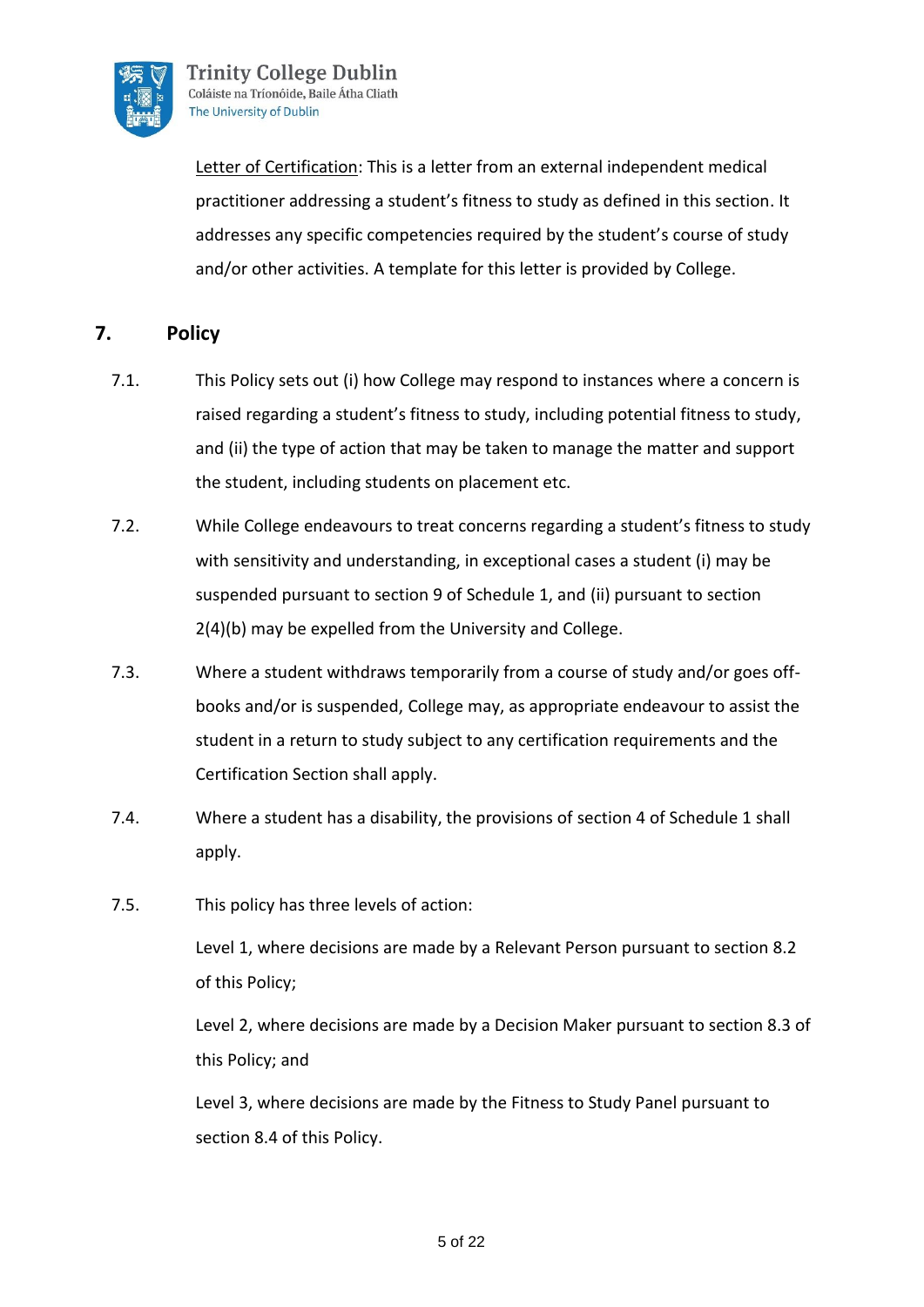

- 7.6. At Level 1, students may be represented and supported by their tutor; at Levels 2 and 3, students may be represented and supported by their tutor or other person of their choice.
- 7.7. For all Levels, a Relevant Person, a Decision Maker, and the Fitness to Study Panel, may seek the advice of the FTS Advisory Group. These requests should be made to the Dean of Students.
- 7.8. Matters dealt with under this Policy will be dealt with according to the individual circumstances. Whilst College anticipates that such cases will be exceptional, it reserves the right at Levels 1 and 2 of this Policy to vary the process it follows in dealing with a matter in the interests of fairness and/or health and safety.
- 7.9. Where a Relevant Person, a Decision Maker, or the Fitness to Study Panel, considers that concern and support are more in the student's best interests than continuing a matter pursuant to this Policy, then that Relevant Person, Decision Maker, or Panel (as the case may be) may adjourn the matter pursuant to section 3 of Schedule 1.
- 7.10. Where, in the opinion of a Relevant Person or a Decision Maker, a matter which commenced under this Policy raises issues relevant to more than one Schedule to the Chapter, then that Relevant Person or Decision Maker (as the case may be) shall inform the Dean of Students; and, pursuant to section 7(1) of the Chapter, section 2 of Schedule 1, and section 2(4)(d) of Schedule 4, the Dean of Students shall coordinate the distribution of those issues among the Schedules.
- 7.11. If appropriate, where a matter has been brought to the attention of the Dean of Students under section 7.10, the Dean of Students may refer a case under this Policy directly to Level 2 or Level 3 without any requirement for an earlier level to have been commenced or exhausted. The level to which the Dean of Students decides to refer a case under this Policy will depend on factors such as the nature of the concern, the seriousness of any risk posed, the student's perception of his/her behaviour and its implications and the response of the student to any steps taken by College to manage

Pursuant to section 1(1)(d) of Schedule 1, references to a student's tutor shall, in the case of a postgraduate student, include the Postgraduate Student Support Officer or a postgraduate advisor.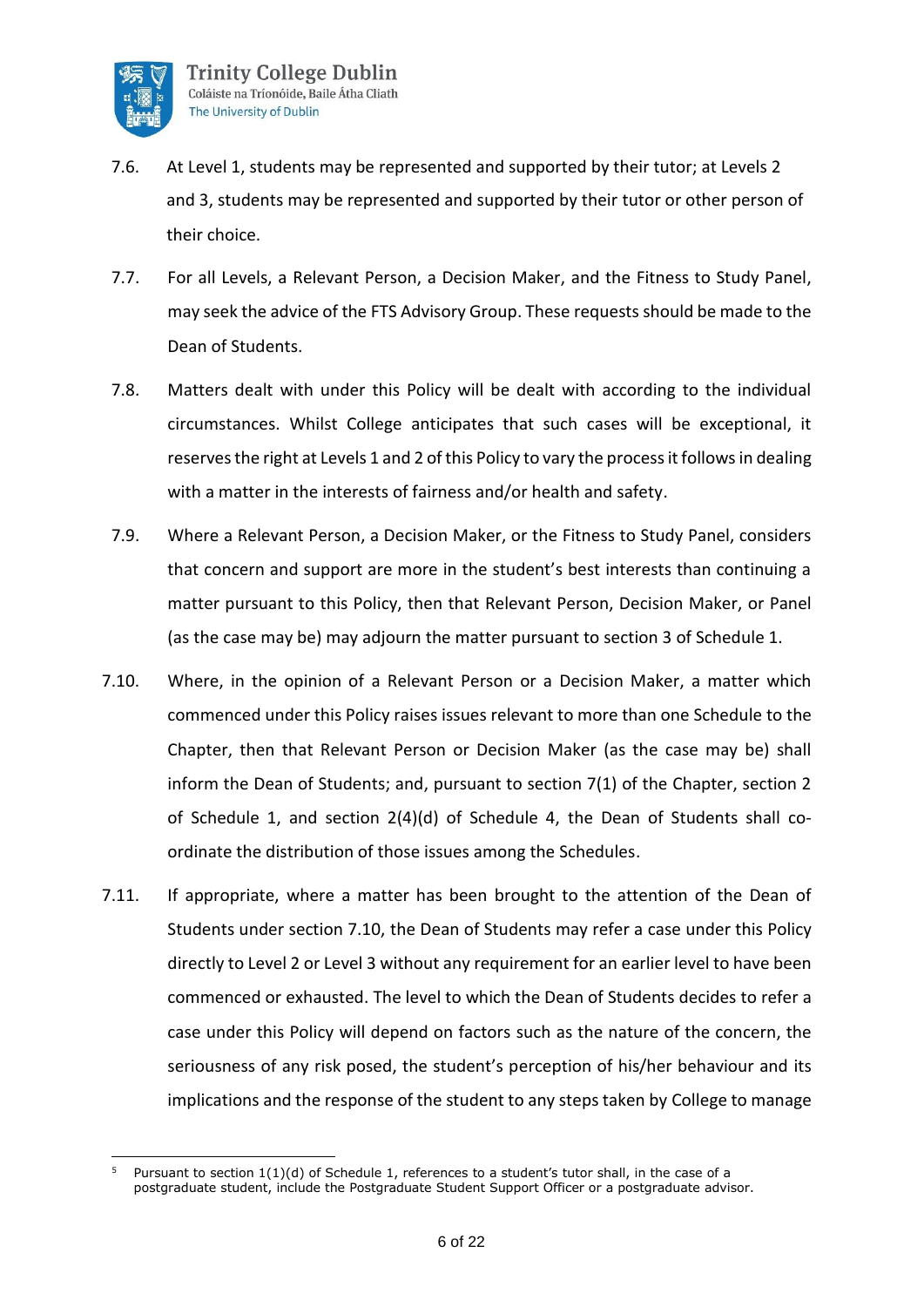

the situation. A reference of a case under this Policy directly to Level 2 or Level 3 shall be without prejudice to the appropriate level at which the case may be dealt with under another Schedule.

- 7.12. Reference in this Policy to any named College role is to be read as including reference to nominees.
- 7.13. Pursuant to section 6(1) of Schedule 1, unless the Fitness to Study Panel decides otherwise, any decision being appealed to it will retain full force and effect during the currency of any appeal.
- 7.14. At all Levels of the procedures under this Policy, the student shall have the right of access to all evidence or information being considered by a Relevant Person, a Decision Maker, or the Fitness to Study Panel, as the case may be. However, at Level 1 and Level 2, a Relevant Person or a Decision Maker, as the case may be, may decide not to provide such access to the student where a medical professional advises that the release of information would adversely affect the student or increase risk to others. In such cases, the information could be released to a named clinician such as a GP, psychiatrist or psychologist. This section is without prejudice to the student's right to access information pursuant to Freedom of Information legislation or the student's right to make a subject access request pursuant to Data Protection legislation.
- 7.15. If the student fails or refuses to engage with the procedure provided for herein, College will continue with the procedure.
- 7.16. If appropriate, efforts should be made to deal with fitness to study concerns locally and in an informal manner prior to invoking the Fitness to Study Policy.

For this right at Level 3, see section 6(4) of Schedule 1.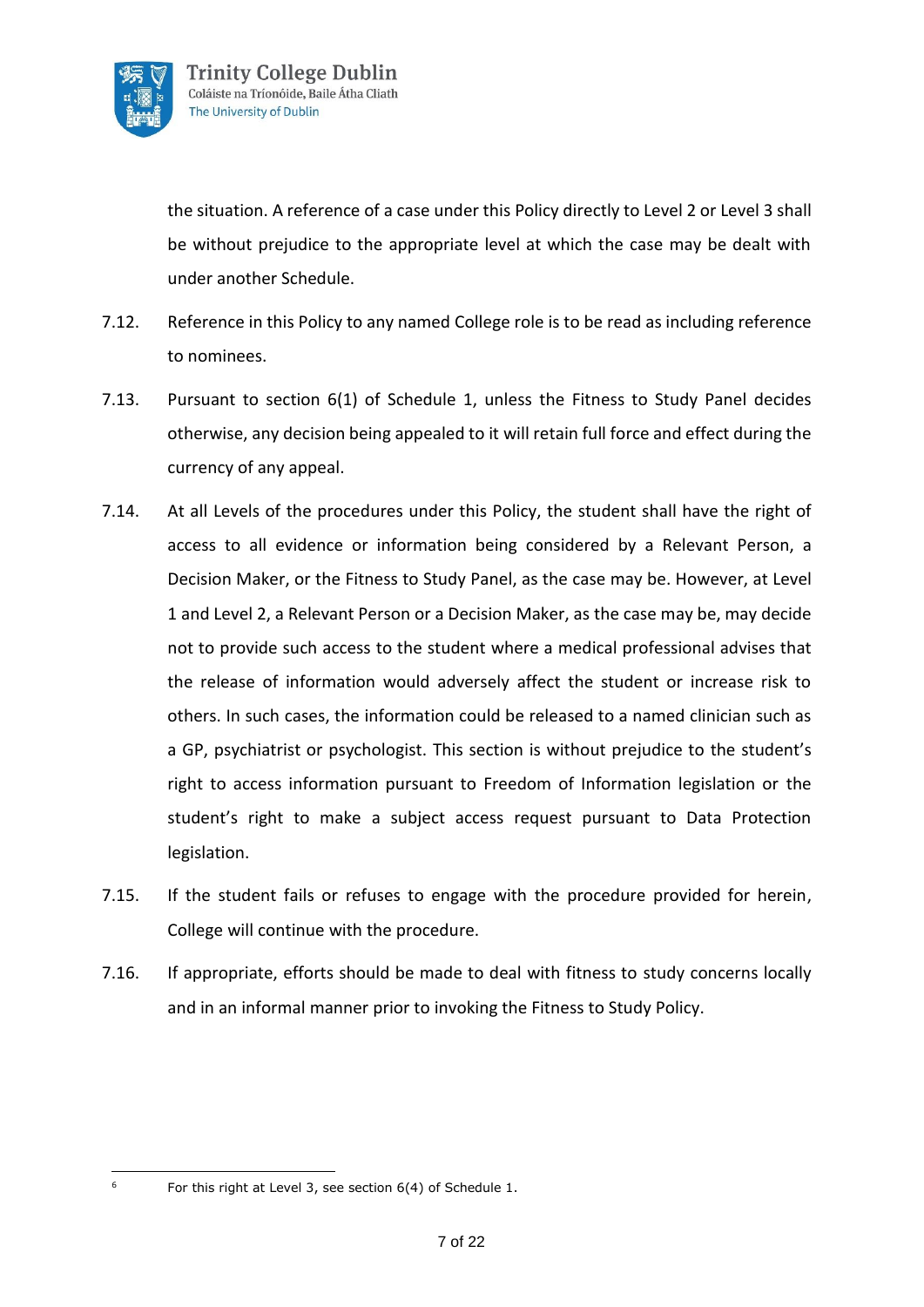

## **8. Procedures**

- 8.1. General
- 8.1.1 Concerns about a student's fitness to study will be dealt with under this Policy.
- 8.1.2 The Policy is invoked when the Relevant Person receives a Note of Concern.
- 8.1.3 High Risk cases will be dealt with pursuant to section 8.5 of this Policy.
- 8.2. Level 1
- 8.2.1 The student will be notified by the Relevant Person of the nature of the concerns expressed.
- 8.2.2 The Relevant Person will attempt to resolve the matter by informal discussions with the student, at which the student's tutor may also be present, as the student wishes. The Relevant Person may seek input from the FTS Advisory Group by making a request to the Dean of Students. The informal discussions with the student will include encouragement of the use of either the College's and/or other support services/interventions. Any suitable reasonable accommodations will also be considered during these discussions.
- 8.2.3 The purpose of these discussions will be to resolve any issues by reaching agreement with the student on agreed actions which will normally include an agreed timeframe and a review period. The Relevant Person may take such action as is appropriate in all the circumstances, including, but not limited to, one or more of the following:
	- (i) put in place support arrangements; and/or
	- (ii) make reasonable accommodations for the student in line with the Reasonable Accommodation Policy; and/or
	- (iii) require the student to provide a letter of certification and if the student fails and/or refuses to comply, the Certification Section<sup>7</sup> will apply; and/or

<sup>7</sup> This is section 10 of Schedule 1.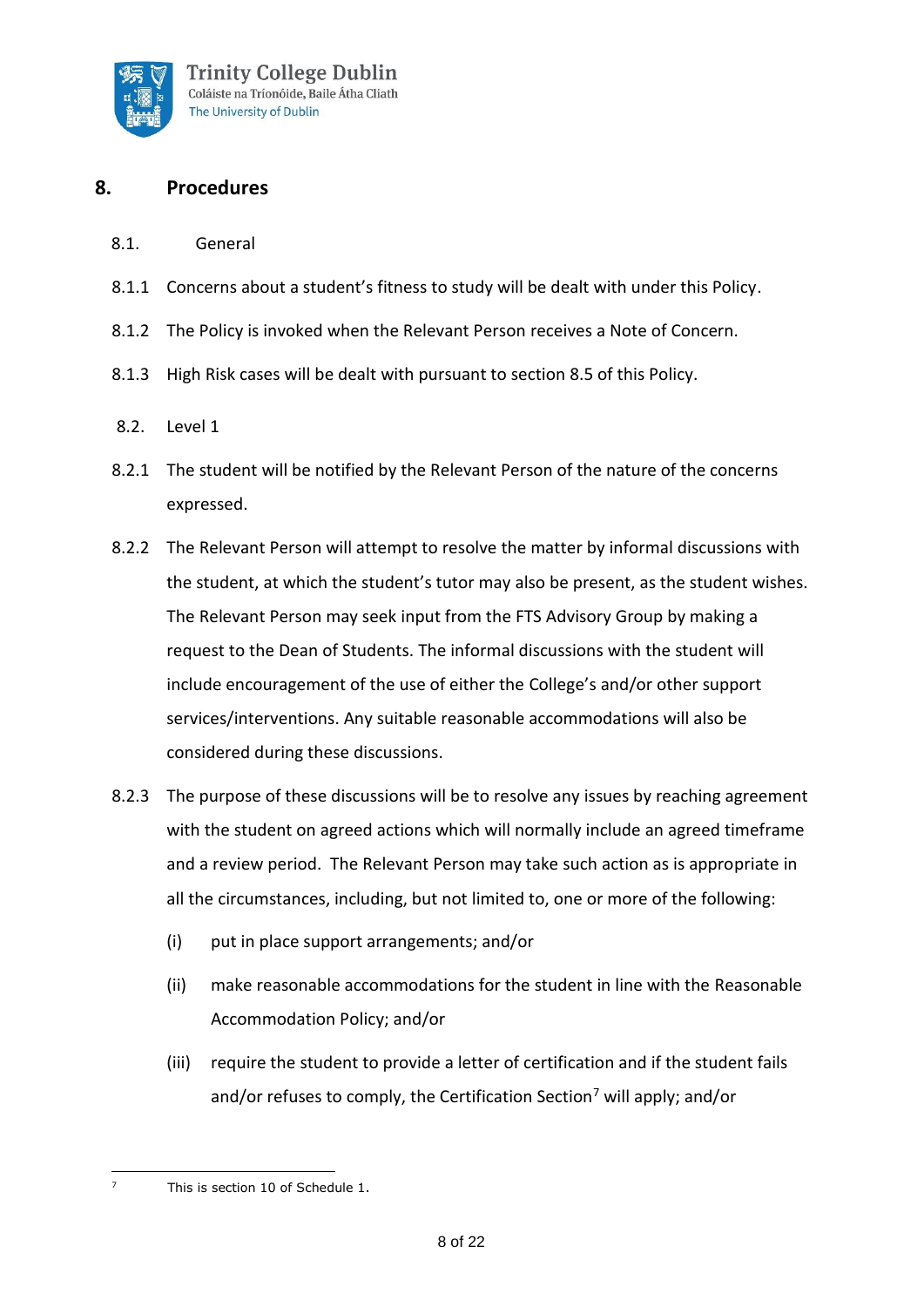

- (iv) draw up an action plan with the agreement of the student on agreed actions which will normally include an agreed timeframe and a review period; and/or
- (v) allow the student to continue with his/her studies.
- 8.2.4 The student and his/her tutor will be notified in writing of the outcomes by the Relevant Person within ten days<sup>8</sup> of the decision being made.
- 8.3. Level 2
- 8.3.1 Level 2 of the procedure will be invoked in circumstances where:
	- (i) agreement/resolution cannot be achieved at Level 1; and/or
	- (ii) the student refuses and/or fails to engage with the Level 1 procedure; and/or
	- (iii) the student refuses and/or fails to engage with the agreed actions under the Level 1 procedure; and/or
	- (iv) the Relevant Person continues to have concerns; and/or
	- (v) it is more appropriate in the circumstances; and/or
	- (vi) the student wishes to appeal the outcome of the Level 1 procedure.
- 8.3.2 In any of the circumstances outlined in section 8.3.1, the issue will be formally referred by the Relevant Person to the Decision Maker, and the Relevant Person will inform the student in writing that the matter is being referred to Level 2.
- 8.3.3 The Decision Maker will consider all the relevant information and documentation, which will include input from the student (if any) and can include inter alia input from the FTS Advisory Group. Should the student wish to make an oral submission, they may do so but must be accompanied by their tutor or any member of student services they are accessing. The Decision Maker will have administrative support present. The student must make themselves available for this meeting which will occur within a reasonable time frame. If they do not attend, the process will proceed in their absence.
- 8

<sup>&</sup>quot;Day" is defined in section 1(1)(b) of Schedule 1.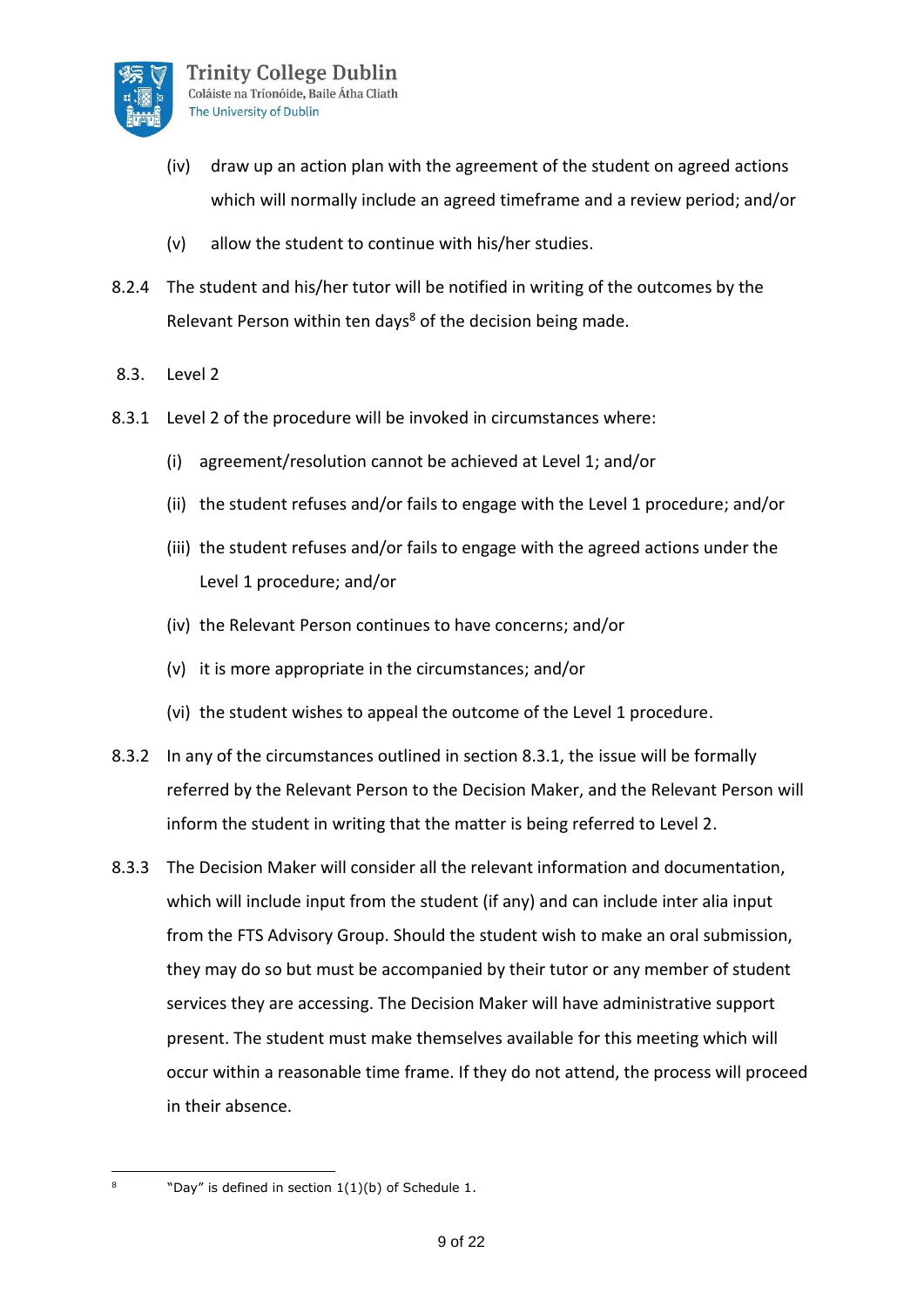

- 8.3.4 The Decision Maker will make a decision within a reasonable time of referral from the Relevant Person, subject to all relevant information being available.
- 8.3.5 The student and his/her tutor will be notified in writing of the agreed actions by the Decision Maker within ten days of the decision being made.
- 8.3.6 The Decision Maker may take such action as is appropriate in all the circumstances, including, but not limited to, one or more of the following:
	- (i) put in place support arrangements; and/or
	- (ii) make reasonable accommodations for the student in line with the Reasonable Accommodation Policy; and/or
	- (iii) require the student to provide a letter of certification and if the student fails and/or refuses to comply, the Certification Section<sup>9</sup> will apply; and/or
	- (iv) draw up an action plan with the agreement of the student on agreed actions which will normally include an agreed timeframe and a review period; and /or
	- (v) allow the student to continue with his/her studies.
- 8.3.7 Where the student has complied with the requirement to submit a letter of certification but the Decision Maker has or continues to have serious concerns which are not allayed by the letter of certification, the Decision Maker shall consult with the Director of the Health Service and/or of the Student Counselling service for their professional advice and may:
	- (i) allow the student to continue with his/her studies; and/or
	- (ii) seek a further assessment, and the Assessment Section<sup>10</sup> shall apply; and/or
	- (iii) impose such conditions on admission, readmission or accommodation, as the case may be, as are appropriate in the circumstances; and/or

 $\alpha$ This is section 10 of Schedule 1.

<sup>10</sup> This is section 11 of Schedule 1.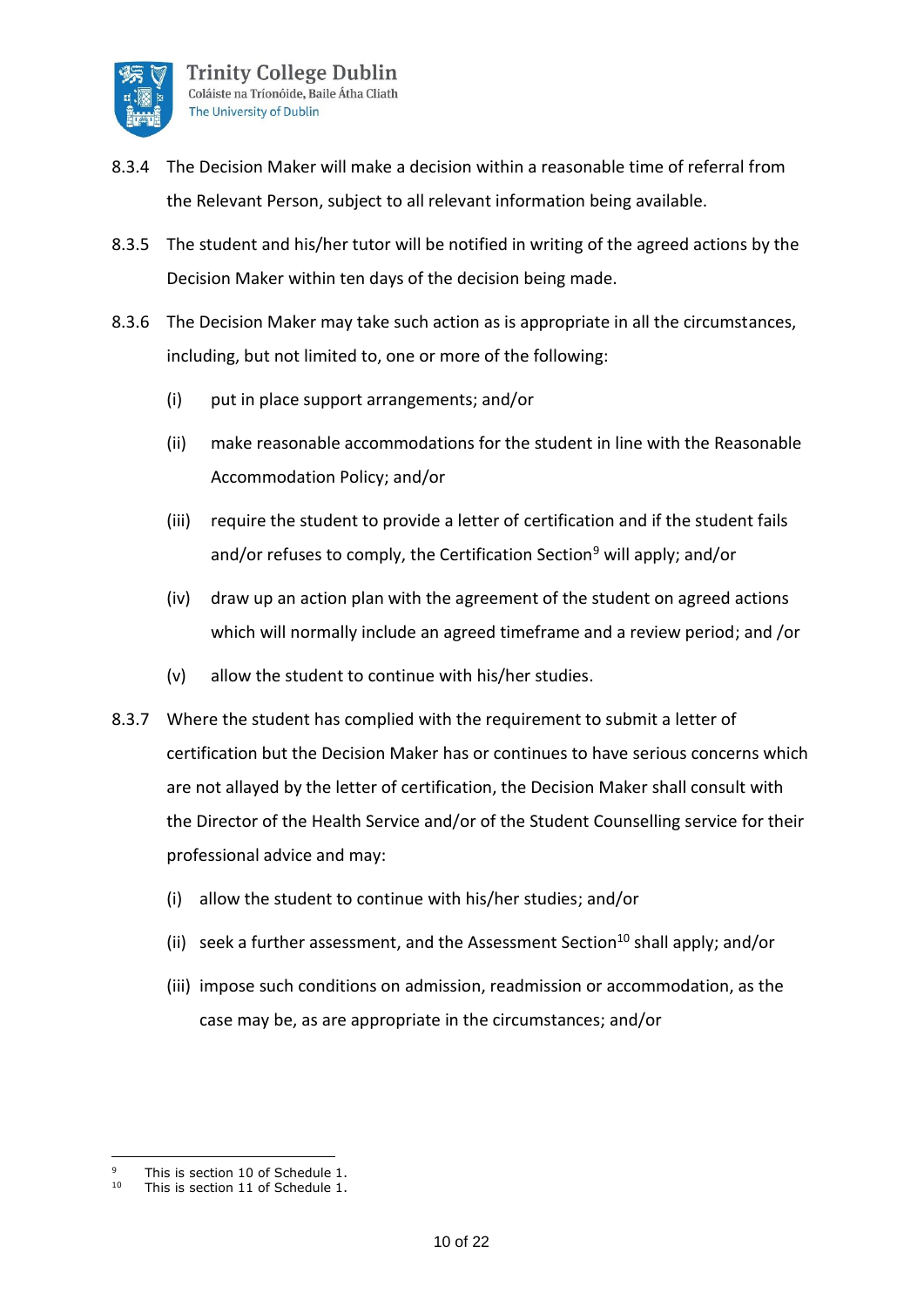

- (iv) decide to suspend the student or to continue a suspension, as the case may be and the Suspension Section<sup>11</sup> shall apply; and/or
- (v) refer the matter to Level 3 of the Formal Procedure.
- 8.3.8 Where a student wishes to return to study, s/he must submit a letter of certification to the Decision Maker, and the Certification Section<sup>12</sup> shall apply.
- 8.3.9 The student and his/her tutor will be notified in writing of the agreed actions by the Decision Maker within ten days of the decision being made.
- 8.3.10 If the student's status in College is changed during the Level 2 procedures or as an outcome of the Level 2 procedure, the Academic Registry will be notified.
- 8.4. Level 3
- 8.4.1 Level 3 of the procedure will be invoked in circumstances where;
	- (i) agreement/resolution cannot be achieved at Level 2; and/or
	- (ii) the student refuses and/or fails to engage with Level 2; and/or
	- (iii) the student refuses and/or fails to engage with the agreed Level 2 actions; and/or
	- (iv) the Decision Maker continues to have concerns; and/or
	- (v) it is more appropriate in the circumstances; and/or
	- (vi) student wishes to make representations in relation to the decision of the Decision Maker.<sup>13</sup>
- 8.4.2 In any of the circumstances outlined in section 8.4.1, the issue will be formally referred by the Decision Maker to the Fitness to Study Panel, and the Decision Maker will inform the student in writing that the matter is being referred to Level 3.

<sup>&</sup>lt;sup>11</sup> This is section 9 of Schedule 1.<br><sup>12</sup> This is section 10 of Schedule 1.

<sup>&</sup>lt;sup>12</sup> This is section 10 of Schedule 1.<br> $\frac{13}{13}$  A student may appeal a decision

A student may appeal a decision of a Decision Maker to Level 3 pursuant to section 7(2)(b) of Schedule 1.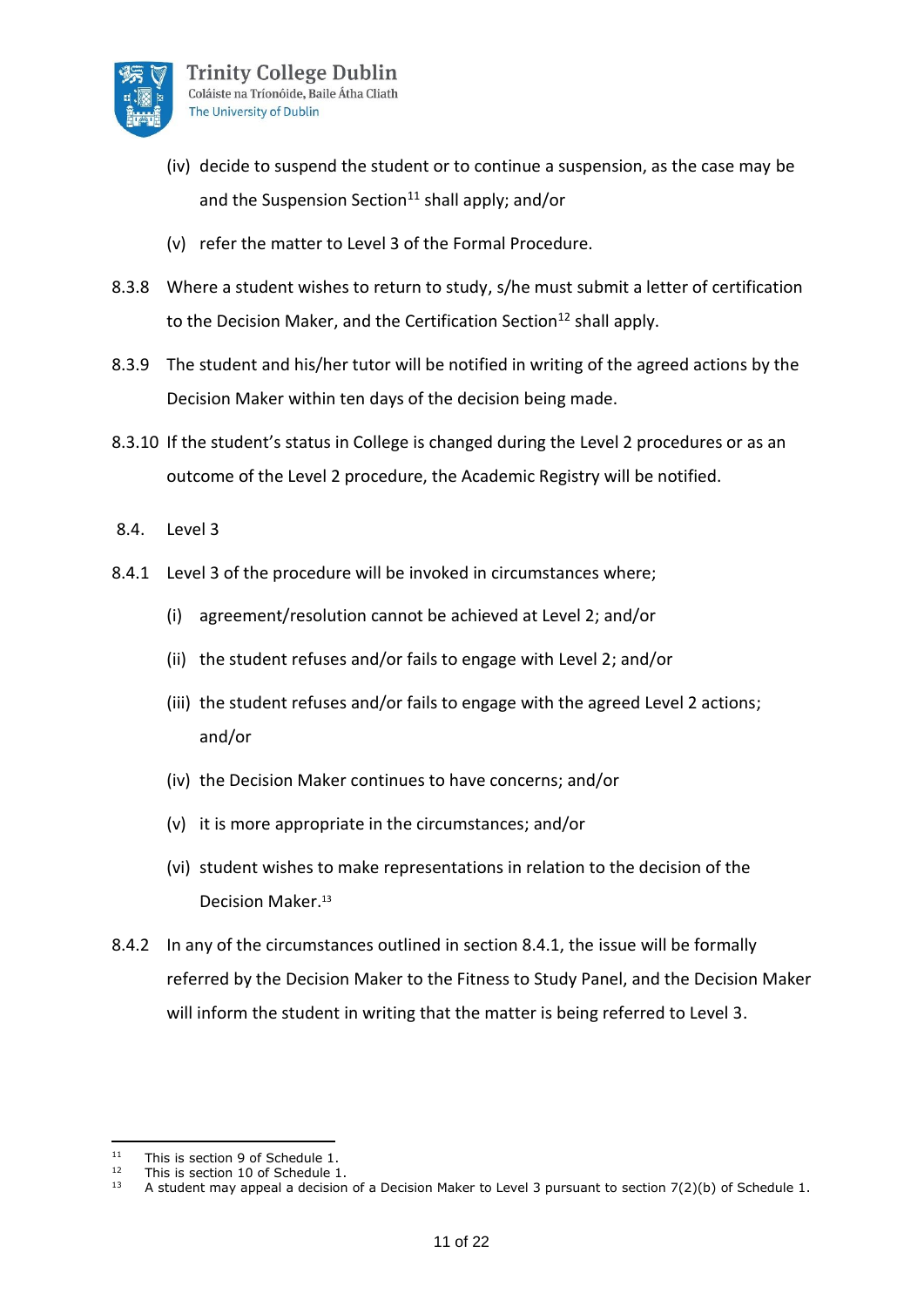

8.4.3 Level 3 comprises referral to the Fitness to Study Panel (the "FTS Panel"). A referral may be made by the following personnel based on the circumstances of the specific case as follows;

| <b>Reason for Referral</b>                         | Case referred to Level 3 by |
|----------------------------------------------------|-----------------------------|
| 1. Agreement/resolution cannot be achieved at      | The Relevant Person         |
| Level 2                                            |                             |
| 2. The student refuses and/or fails to engage with | The Relevant Person and/or  |
| Level 2                                            | The Decision Maker          |
| 3. The student refuses and/or fails to engage with | The Relevant Person and/or  |
| the agreed actions at Level 2                      | The Decision Maker          |
| 4. The Decision Maker continues to have            | The Decision Maker          |
| concerns                                           |                             |
| 5. It is more appropriate in the circumstances     | The Dean of Students        |
| 6. The student wishes to make representations in   | The Student                 |
| relation to the decision of the Decision Maker     |                             |

- 8.4.4 The procedures of the FTS Panel are set out in section 6 of Schedule 1.
- 8.4.5 The FTS Panel will make a determination within a reasonable time of the case being referred to it.
- 8.4.6 The FTS Panel will consider all the relevant information and documentation and can include, inter alia, input from the FTS Advisory Group and will include input from the student (if any). Students must make themselves available for hearings concerning them; such hearings will occur within the prescribed time frame. If students do not attend, the hearing will proceed in their absence. The FTS Panel may request the input of such persons as it deems necessary to establish and consider the facts of each case.
- 8.4.7 The FTS Panel may take such action as is appropriate in all the circumstances, including, but not limited to one or more of the following:
	- (i) allow the student to continue with his/her studies; and/or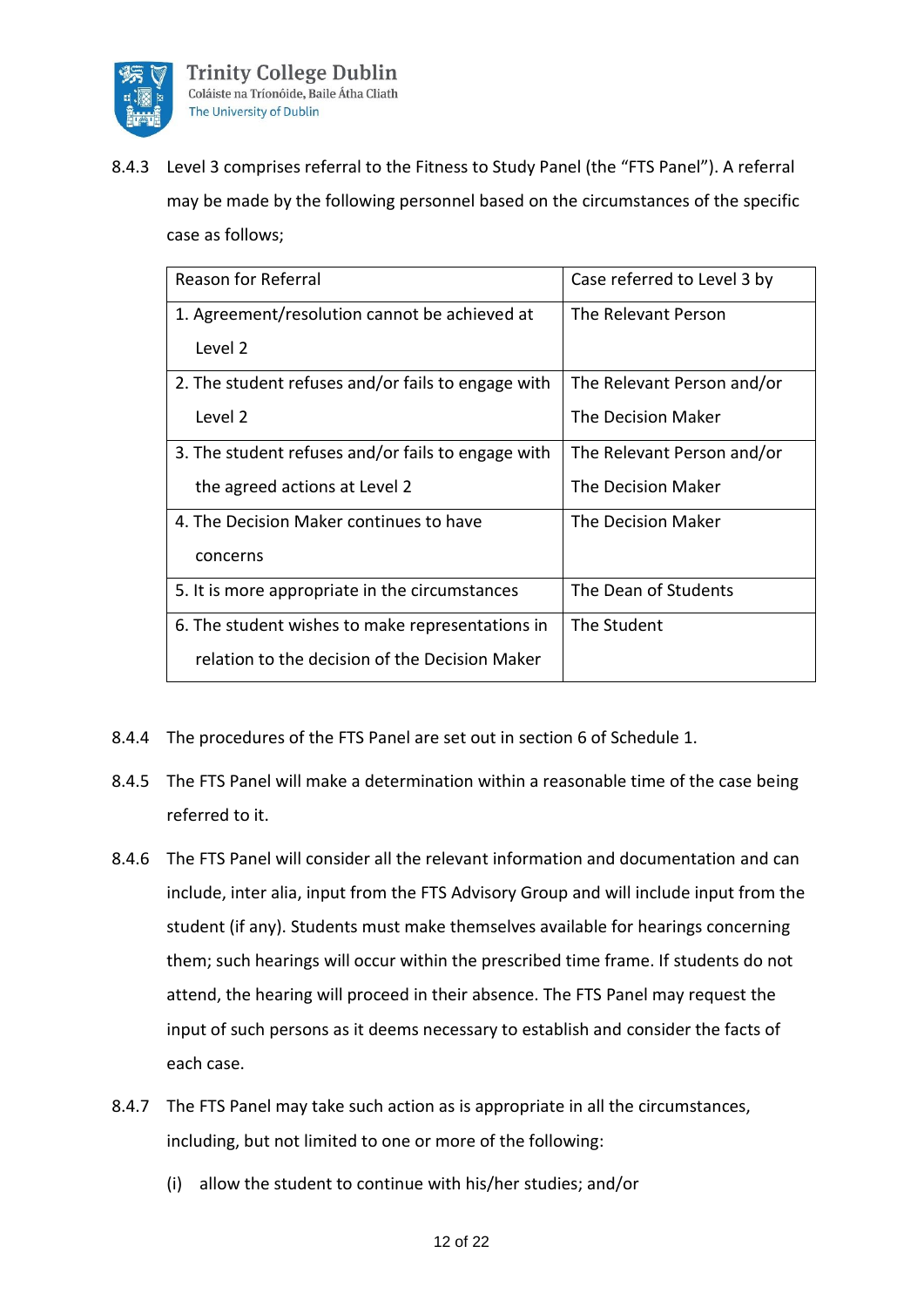

- (ii) put in place support arrangements; and/or
- (iii) make reasonable accommodations for the student in line with the Reasonable Accommodation Policy; and/or
- (iv) require the student to provide a letter of certification and if the student fails or refuses to comply, the Certification Section<sup>14</sup> will apply; and/or
- (v) draw up an action plan which will normally include a timeframe and review period; and/or
- (vi) impose a penalty upon the student, pursuant to section 7(7) of Schedule 1 and section 8 of Schedule 2 (for the purposes of section 2(4)(b) of Schedule 4, note that this penalty may include "expulsion from the University and College").

The student and his/her tutor will be notified in writing of the decision of the FTS Panel by the secretariat within 10 days of the decision being made.

- 8.4.8 The Decisions of the FTS Panel will be advised to Board of the College on an anonymised basis for noting and approval.
- 8.4.9 An appeal from this decision of Board lies to the Visitors pursuant to the Chapter of the Statutes relating to the Visitors.
- 8.4.10 Where the student has complied with the requirement to submit a letter of certification, but the FTS Panel has or continues to have serious concerns which are not allayed by the letter of certification, the FTS Panel shall consult with the Director of the Health Service and/or of the Student Counselling service and may then:
	- (i) allow the student to continue with his/her studies; and/or
	- (ii) seek a further assessment, and the Assessment Section<sup>15</sup> shall apply; and/or
	- (iii) impose such conditions on admission, readmission or accommodation, as the case may be, as are appropriate in the circumstances; and/or

<sup>&</sup>lt;sup>14</sup> This is section 10 of Schedule 1.<br><sup>15</sup> This is section 11 of Schedule 1.

This is section 11 of Schedule 1.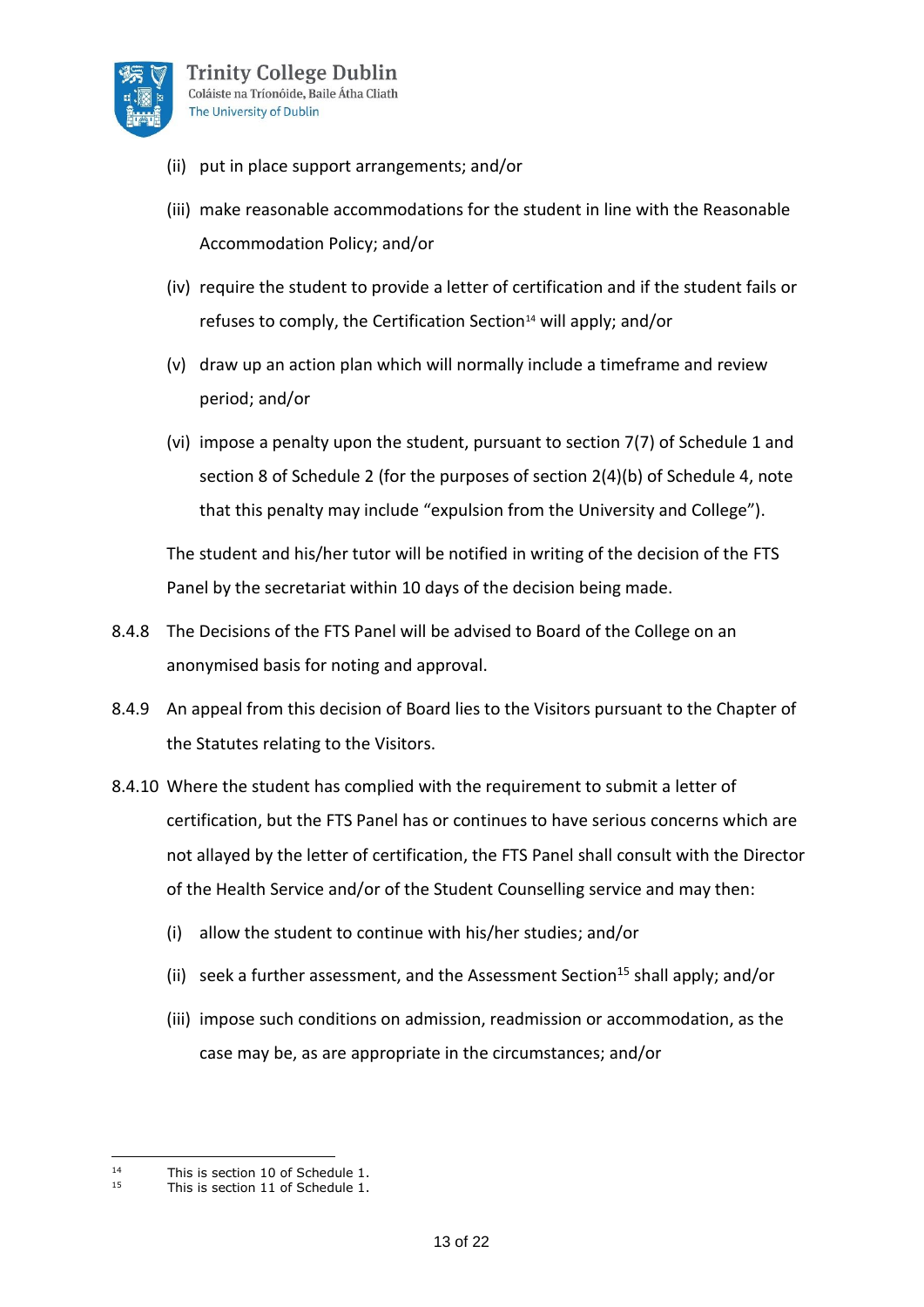

(iv) decide to suspend the student or to continue a suspension, as the case may be, and the Suspension Section<sup>16</sup> shall apply; and/or

hold another hearing to impose a penalty upon the student, pursuant to section 7(7) of Schedule 1 and section 8 of Schedule 2 (for the purposes of section 2(4)(b) of Schedule 4, note that this penalty may include "expulsion from the University and College").

- 8.4.11 Where a student wishes to return to study, s/he must submit a letter of certification to the FTS Panel who will consult with the Director of the Health Service and/or the Director of the Counselling Service, and the Certification Section<sup>17</sup> shall apply.
- 8.4.12 Where the student refuses and/or fails to engage with the agreed actions under the Level 3 procedures, and/or the FTS Panel continues to have concerns, then the FTS Panel may either
	- (i) hold another hearing to impose a penalty upon the student, pursuant to section 7(7) of Schedule 1 and section 8 of Schedule 2 (for the purposes of section 2(4)(b) of Schedule 4, note that this penalty may include "expulsion from the University and College"), or
	- (ii) refer the matter to the Junior Dean pursuant to section 2 of Schedule 2, and that Schedule (on Discipline) shall apply.
- 8.4.13 If the student's status in College is changed during the Level 3 procedures or as an outcome of the Level 3 procedure, the Academic Registry will be notified.

### 8.5. **High Risk Cases**

8.5.1 This section applies where a Relevant Person or Decision Maker is concerned as to the state of the student's mental health, and in particular is concerned that the student poses a significant risk to his/her own health, safety and/or wellbeing and/or that of others.

<sup>&</sup>lt;sup>16</sup> This is section 9 of Schedule 1.<br><sup>17</sup> This is section 10 of Schedule 1.

This is section 10 of Schedule 1.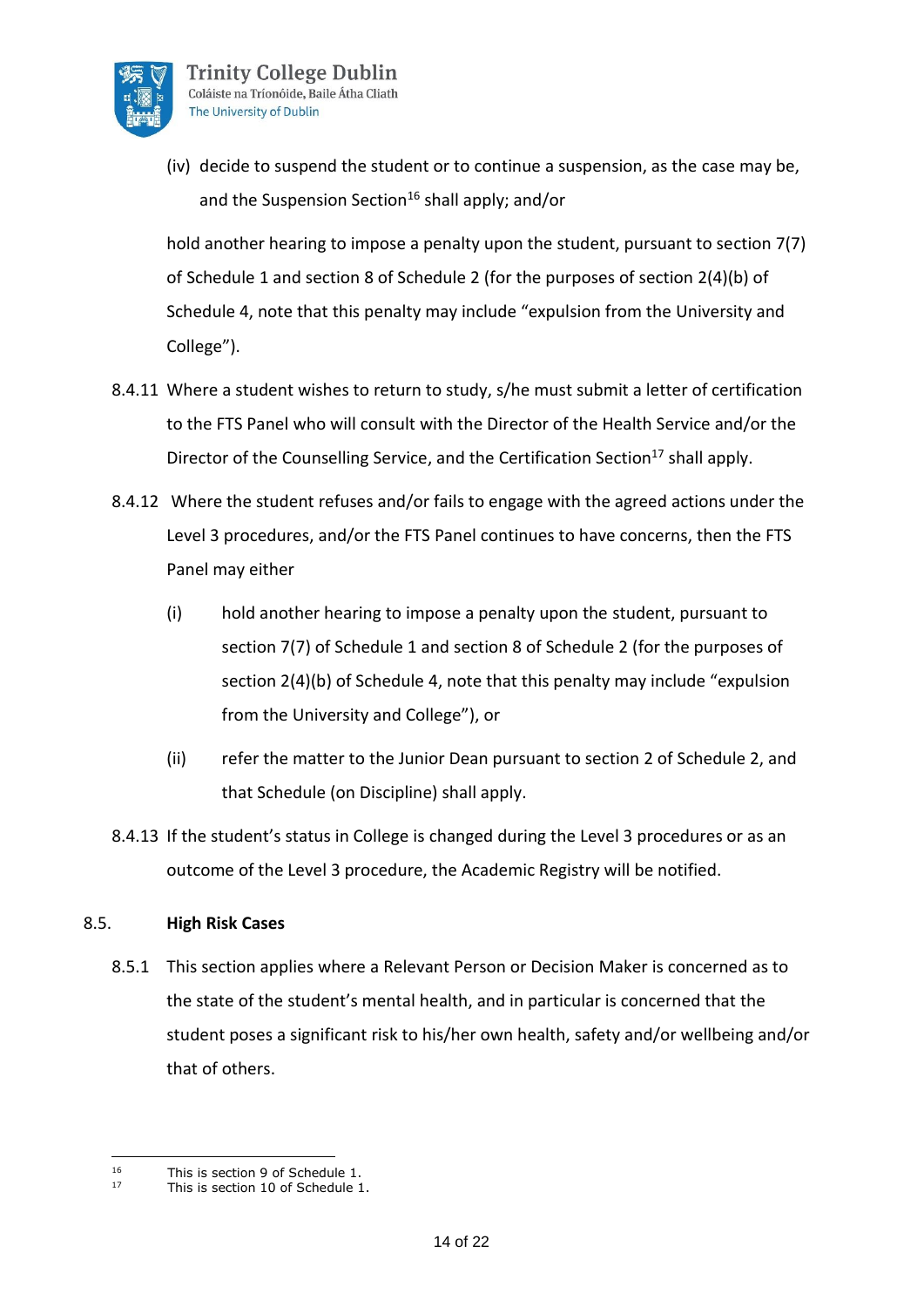

- 8.5.2 Where subsection 8.5.1 applies, and the Relevant Person or Decision Maker considers that the matter should be dealt with pursuant to Schedule 3, then the Relevant Person or Decision Maker (as the case may be) may refer the matter directly to the Junior Dean under Section 2 of Schedule 3.
- 8.5.3 Where subsection 8.5.1 applies, and the Relevant Person or Decision Maker considers that the matter should be dealt with pursuant both to this Policy and to Schedule 3, then the Relevant Person or Decision Maker (as the case may be) shall refer the matter to the Dean of Students pursuant to section 7.10 of this Policy.

### **9. Responsibility**

9.1 Responsibility for the operation and review of this Policy lies with the Dean of Students.

### **10. Related Documents**

10.1 This Policy is adopted and is being implemented pursuant to the provisions of the 2010 Consolidated Statutes of the College ("the 2010 Statutes"). These are described in Appendix 1 of this policy.

### **11. Document Control**

- 11.1. This Policy will be reviewed and updated on a regular basis pursuant to section 2(1) of Schedule 4.
- 11.2. Dates approved: College Board 3 October 2018
- 11.3. Date of next review: Academic Year 2021/2022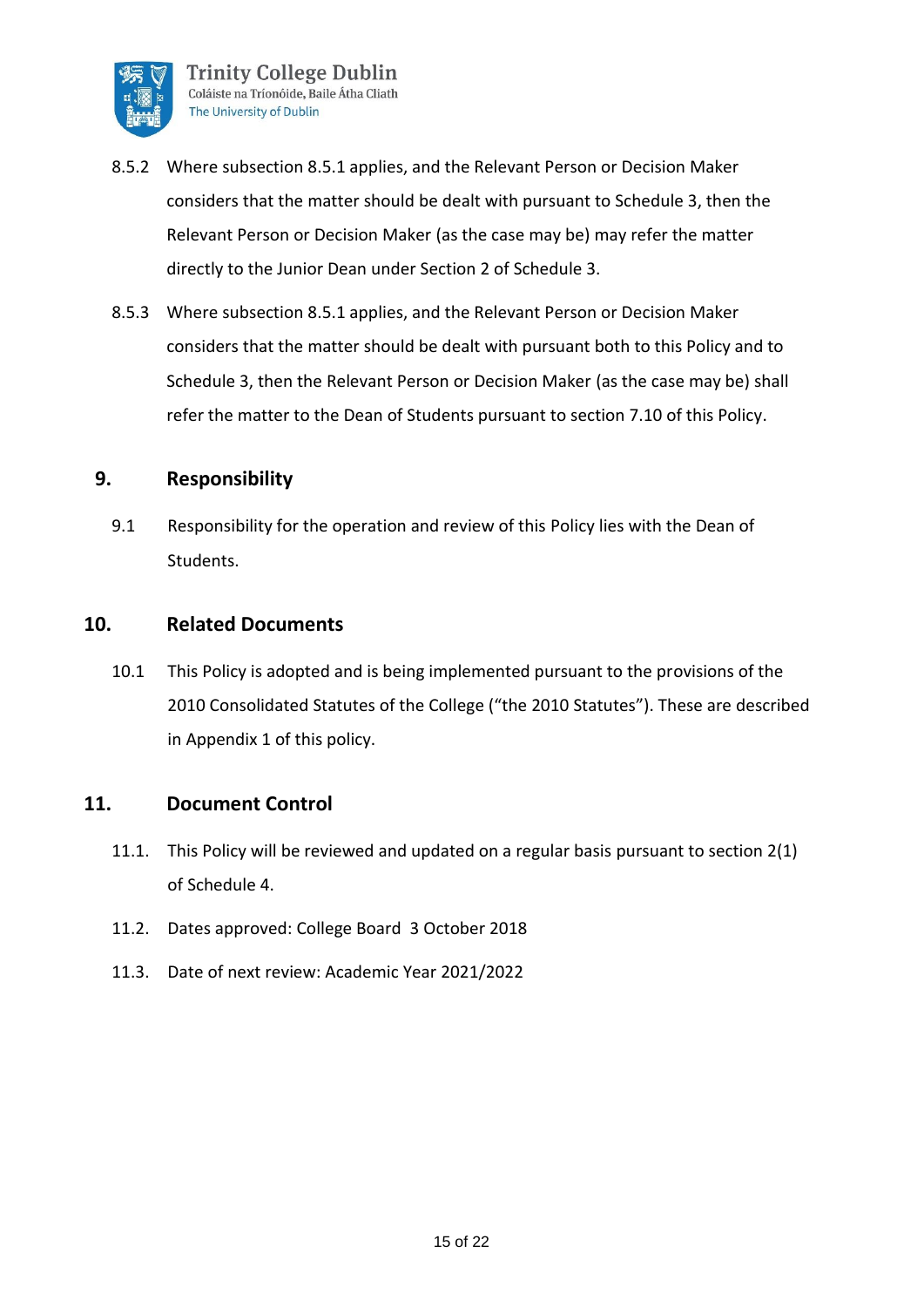

## **Appendix 1**

This Policy is adopted and is being implemented pursuant to the Chapter on Student Conduct and Capacity in the Consolidated Statutes of Trinity College Dublin 2010 [the Statutes], and to that Chapter's attendant Schedules, which relate to the Committee on Student Conduct and Capacity [Schedule 1]; student conduct and discipline [Schedule 2]; student mental health [Schedule 3]; fitness to study [Schedule 4]; and fitness to practice [Schedule 5].

- 1. Section 1 of the Chapter on Student Conduct and Capacity provides that
	- (i) Board, on the advice of Council shall make regulations concerning student conduct and capacity, and related matters; and
	- (ii) A Committee on Student Conduct and Capacity, to hear, determine and resolve certain cases relating to student conduct and capacity, shall be provided for in Schedule 1.
- 2. Section 3 of the Chapter provides that
	- (i) Cases of student mental ill-health raise sensitive personal issues; and
	- (ii) Policy and procedures to deal with such cases shall be set out in, or pursuant to, Schedule 3.
- 3. Section 4 of the Chapter provides that
	- (i) Cases of students' fitness to study in College raise delicate medical issues; and
	- (ii) Policy and procedures to deal with such cases shall be set out in, or pursuant to, Schedule 4.
- 4. Section 7 of the Chapter provides that, although matters appropriate to a Schedule (other than Schedule 1 on the Committee) should not normally be dealt with pursuant to another Schedule, nevertheless separate aspects of a case may be dealt with pursuant to separate Schedules.
- 5. The full text of the Chapter and the Schedules thereto are available on the following link www.tcd.ie/registrar/assets/documents/statutes/statutes/2010-statutes-032016 updates-1.62MB.pdf and all references in this Policy to the Chapter and the Schedules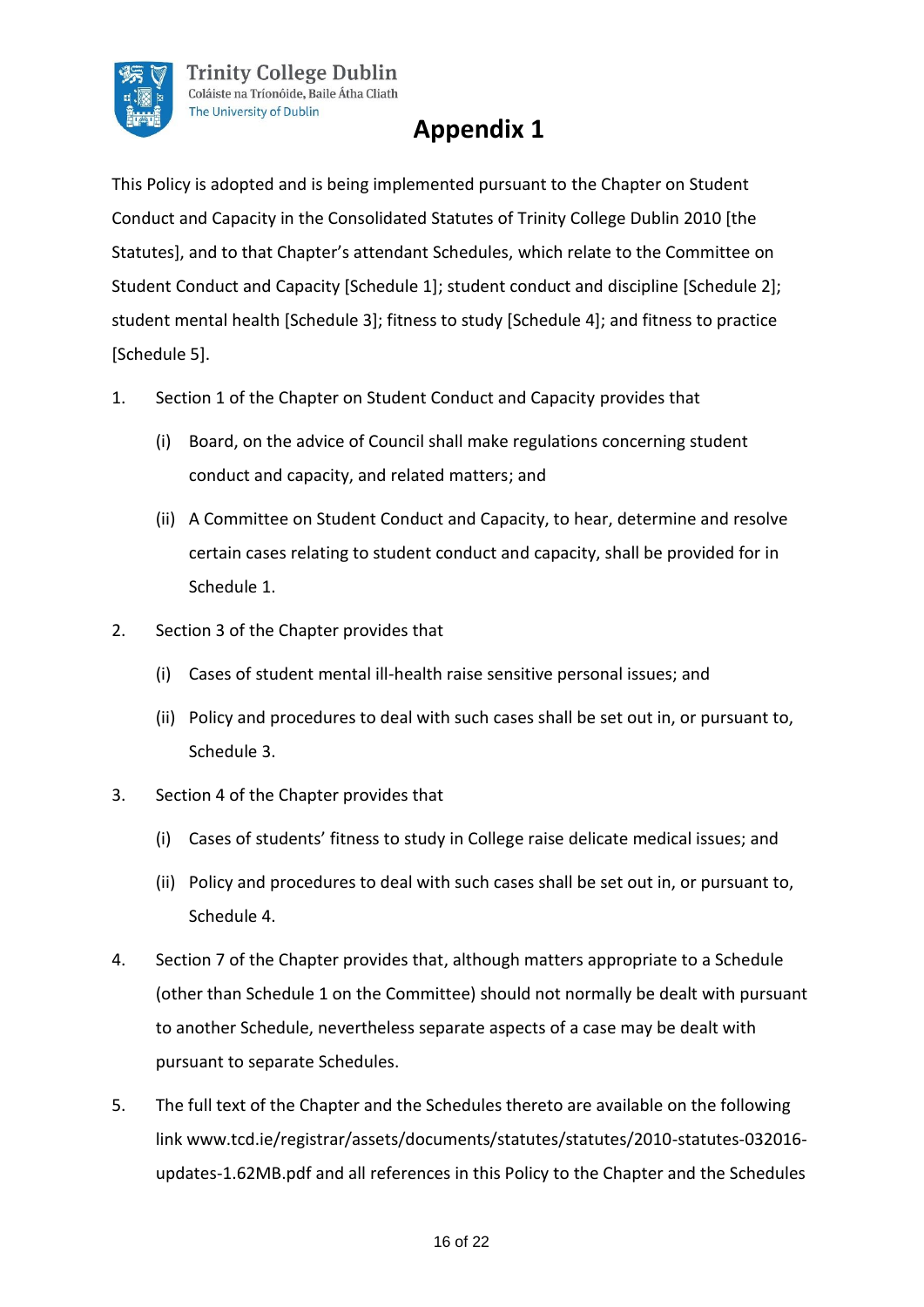

**Trinity College Dublin** Coláiste na Tríonóide, Baile Átha Cliath The University of Dublin

 are to that Chapter and Schedules. This Policy and that Chapter and Schedules are, so far as possible to be read together as one document. As a consequence, words in this Policy have the same meaning as the same words in the Statutes, Chapter and Schedules. However, because this Policy is made pursuant to the powers provided in the Statutes, Chapter and Schedules, in cases of conflict or inconsistency between this Policy on the one hand, and the Statutes, Chapter and Schedules on the other, the latter shall prevail.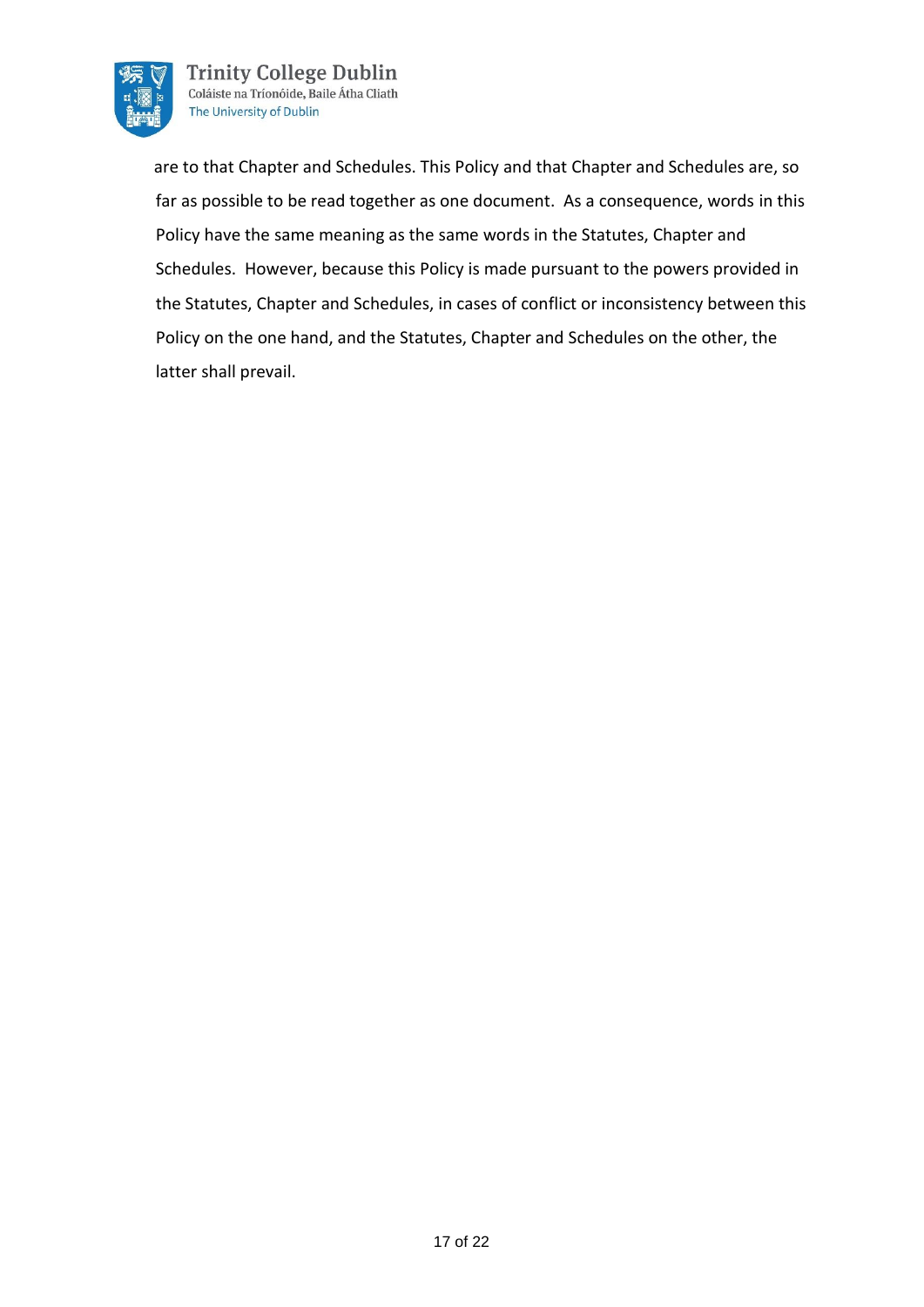

# **Appendix 2**

### **Terms of Reference for the Fitness to Study Advisory Group**

- 1. The FTS Advisory Group advises the Dean of Students, a Relevant Person, a Decision Maker (Senior Lecturer/Dean of Undergraduate Studies, or Dean of Graduate Studies), and the FTS Committee, in respect of a student's fitness to perform activities associated with attending College, and/or concerns regarding a student's capacity, and/or concerns regarding a student's physical and/or mental health. The recommendations of the Group are made with due consideration of the requirements of the student's course of study.
- 2. Membership of the FTS Advisory Group is set out in section 2(8) of Schedule 1. The Group may also seek outside expert input.
- 3. The Group will be convened as required by the Dean of Students in response to requests from a Relevant Person, Decision Maker, and/or the FTS Panel. These requests should be made to the Dean of Students.
- 4. A record of each recommendation shall be kept comprising:
	- a. Date of the meeting
	- b. Attendees
	- c. Subject of the meeting
	- d. Recommendations
	- e. Reasons behind the recommendations
- 5. The recommendations of the Group will only be communicated to the Relevant Person, Decision Maker or FTS Panel that requested the Group's advice.
- 6. The communication of the deliberations and decisions of the Group is governed by Data Protection legislation. The confidentiality of those students attending the Student Services will be upheld.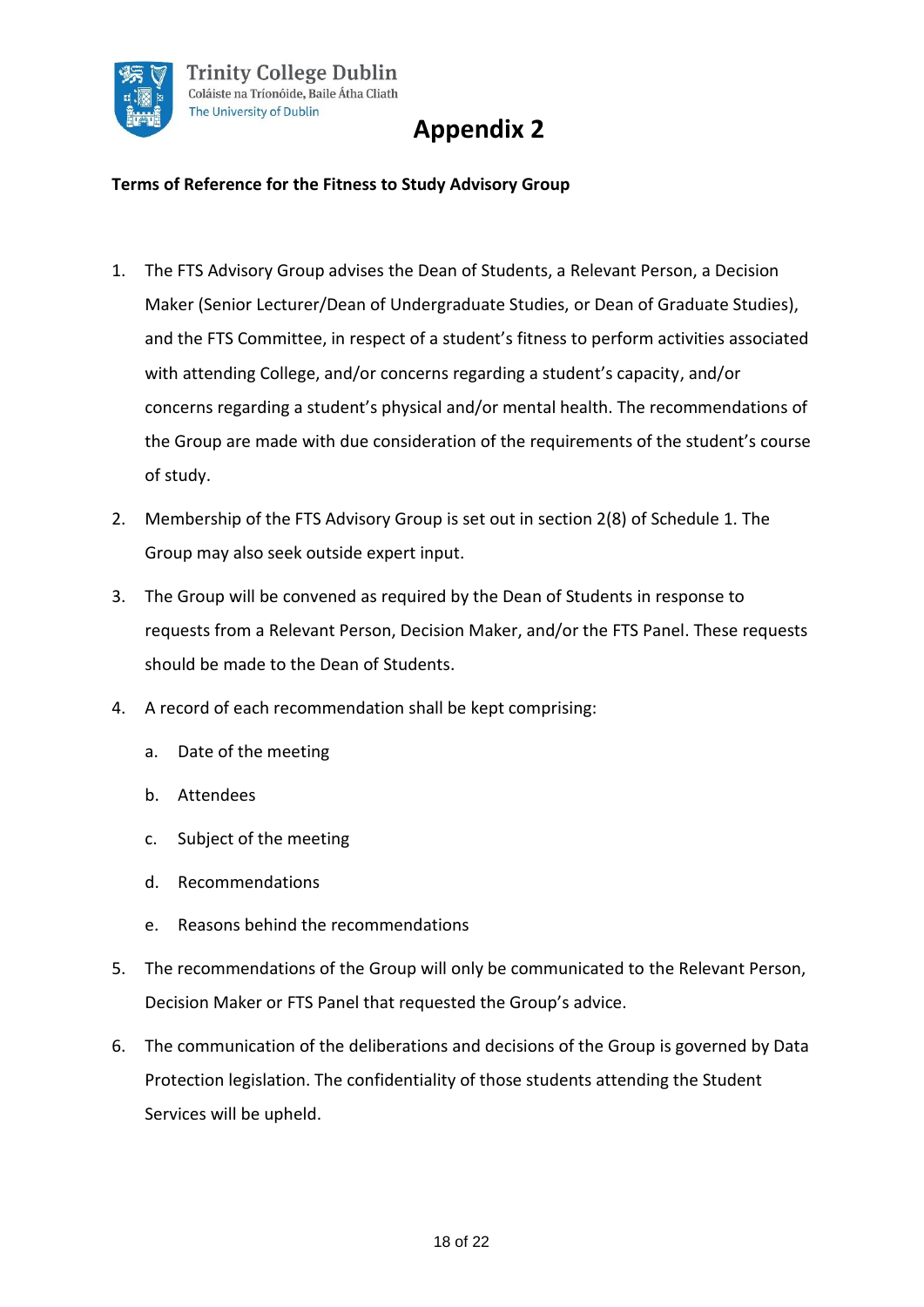

7. The Relevant Person, Decision Maker and FTS Panel will advise the student if the advice of the FTS Advisory Group is being sought. The FTS Advisory Group will normally solicit the input of a student and/or their representative, except if it is considered that there may be a risk to the student or others.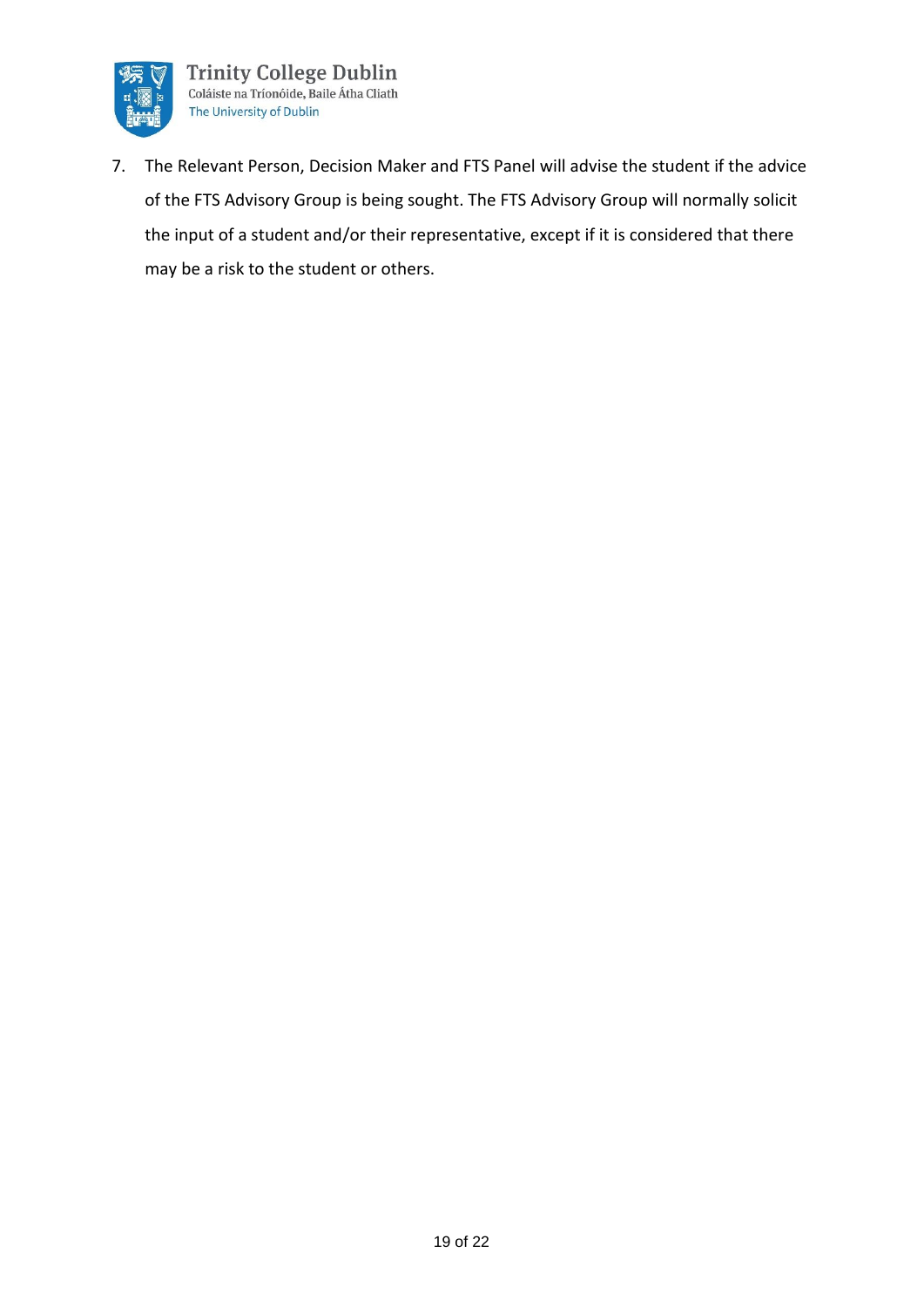

## **Appendix 3**

### **Guidelines for using the Fitness to Study Policy**

#### **Background**

These guidelines are to be used, together with the Fitness to Study Policy itself, to help staff and students understand the policy and how it is used.

The Fitness to Study Policy provides a framework for responding to and managing concerns that may arise about a student's fitness to attend College and participate in activities associated with attending. As such the term "Fitness to Study" is not restricted to a student's academic activity but rather a student's ability to function within the College environment.

Its primary purpose is to support students by identifying concerns and putting in place actions and supports, where possible, to help the student continue in College.

At all Levels, the student will be consulted and can be supported by his/her tutor or the Postgraduate Advisory Service in the case of postgraduate students.

The Policy is intended to make it clear to students what the Levels are, who makes the decisions, what information is considered, what the possible outcomes are, and what the timeframe of the decision is.

It is important to note that this policy works in conjunction with other sets of College rules. These sets of rules are called Schedules and relate to things like Mental Health, Disability, Certification and Discipline. If your case involves more than one Schedule, the Dean of Students will coordinate how each Schedule is used.

#### **Who do you contact?**

In most cases, concern about a student's fitness to be in College will be first spotted by a staff member or the Students' Union. In some cases, it may be other students. The most likely person to contact the Relevant Person is the student's tutor, but staff associated with the course can also contact the Relevant Person. This term is used because there are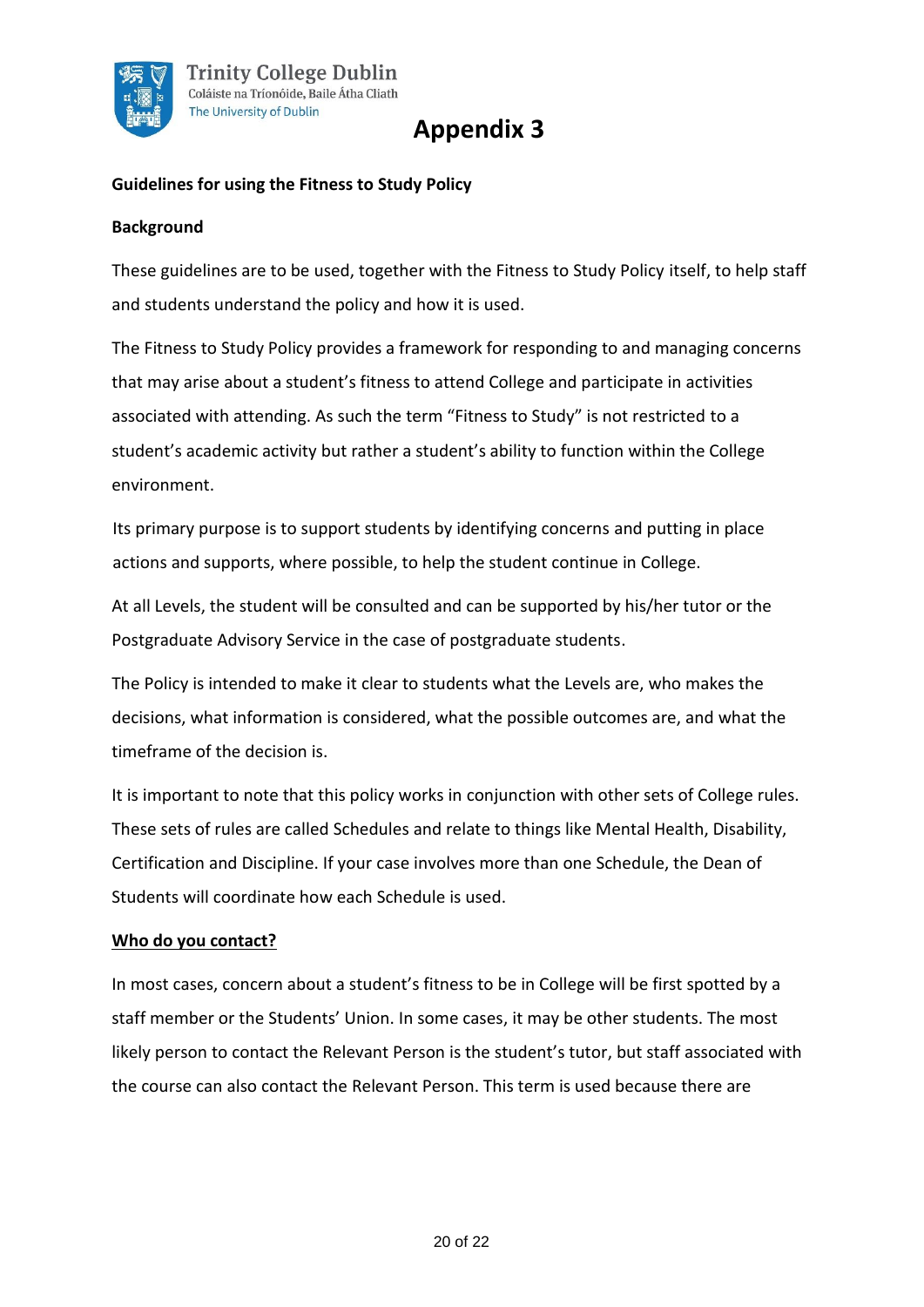

**Trinity College Dublin** Coláiste na Tríonóide, Baile Átha Cliath The University of Dublin

different people who could be appropriate and the policy needs to allow for that. The Relevant Person can be the Course Director, the Head of School, the School's Director of Undergraduate Teaching & Learning, Director of Postgraduate Teaching and Learning, Heads of the Health Service, Counselling Service or Disability Service or other College Officers.

### **Who decides what level will apply?**

Normally cases are first dealt with by Level 1 Procedure. If that doesn't work out, the Relevant Person refers the case to the Senior Lecturer/Dean of Undergraduate Studies or Dean of Graduate Studies (Level 2). If this doesn't work out, the Senior Lecturer/Dean of Undergraduate Studies or Dean of Graduate Studies refers to the case to the Fitness to Study Panel (Level 3), or the student may appeal a Level 2 decision to Level 3.

In some cases, the Dean of Students may refer a case directly to Levels 2 or 3 without using the proceeding Levels. For High Risk cases where the student poses a risk to his/her health or that of others, the procedures can be expedited.

### **Who makes the decisions?**

- Level 1: the decision is made by the Relevant Person and the action plan is agreed with the student.
- Level 2: the decision is made by the Senior Lecturer/Dean of Undergraduate Studies or the Dean of Graduate Studies. They are referred to as the "Decision Maker". In making their decision, they will consider all relevant information from the previous level, input from the student and, if appropriate, recommendations from the Fitness to Study Advisory Group.
- Level 3: the decision is made by the Fitness to Study Panel. In making its decision, the FTS Panel will consider all relevant information from the previous level, input from the student and, if appropriate, recommendations from the Fitness to Study Advisory Group.

#### **Who can you have with you for support?**

Level 1: Undergraduate students can be supported by their tutor. Postgraduate students can be supported by the Postgraduate Advisory Service.